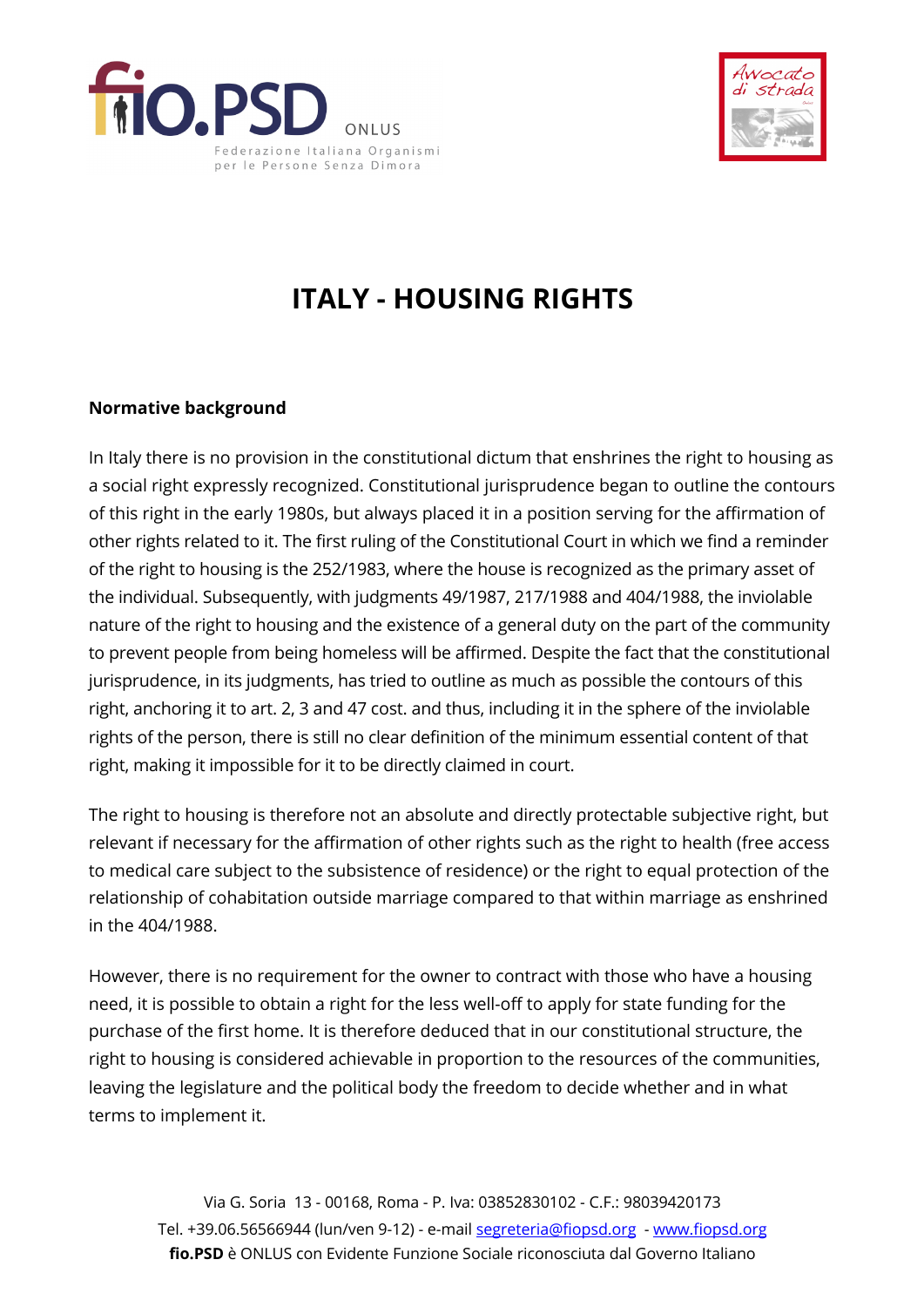In our system, this leads to an uneven implementation between the national and regional levels. Among the most interesting legislation is the Housing Plan approved in 2009 (d.p.c.m. 16 July 2009) and the creation of a National Rent Support Fund. The Plan aims to revive social housing through the rethinking of the forms of planning and management of building interventions assisted by new lenders (banks, foundations and individuals) both centrally and locally through coordination between Regions, local authorities and the Ministry of Infrastructure with the task of identifying specific intervention programs defined through a prior selection of requests that are more identifying of the different housing problems.

With regard to evictions, some recent judgments have tried to find an equilibrium between owners and tenants. The Constitutional Court reiterated the need for the community to shoulder the burden, economic and social, relating to the protection of tenants belonging to disadvantaged groups, also with the aim of alleviating the compression of the rights of landlords (see Sent for example. Constitutional Court 155/2004).

In the current emerging context, Article 103 paragraph 6 of **DL COVID** No. 18 of 17.03.20 suspended all evictions, including those for non-residential use, until 30 June 2020. Quote:

"6. The implementation of the property release measures, even for non-residential use, is suspended until 30 June 2020."

## **Regional and Local good practices**

At the regional and local level we point out three administrative interventions of particular importance:

With regional law 11 December 1998 n 55, the **Lazio region** has provided for a mechanism for the identification of unused properties or in an obvious state of degradation owned by public bodies or private entities. The identification, which considers with the highest priority the properties located in the historic centers, is the responsibility of the Region, the provinces, municipalities, autonomous institutions for social housing and public institutions of assistance and charity. The properties identified are assigned, through regular tender, to self-recovery and/or self-construction cooperatives that carry out the renovation for use in the context of public housing.

Via G. Soria 13 - 00168, Roma - P. Iva: 03852830102 - C.F.: 98039420173 Tel. +39.06.56566944 (lun/ven 9-12) - e-mail segreteria@fiopsd.org - www.fiopsd.org **fio.PSD** è ONLUS con Evidente Funzione Sociale riconosciuta dal Governo Italiano